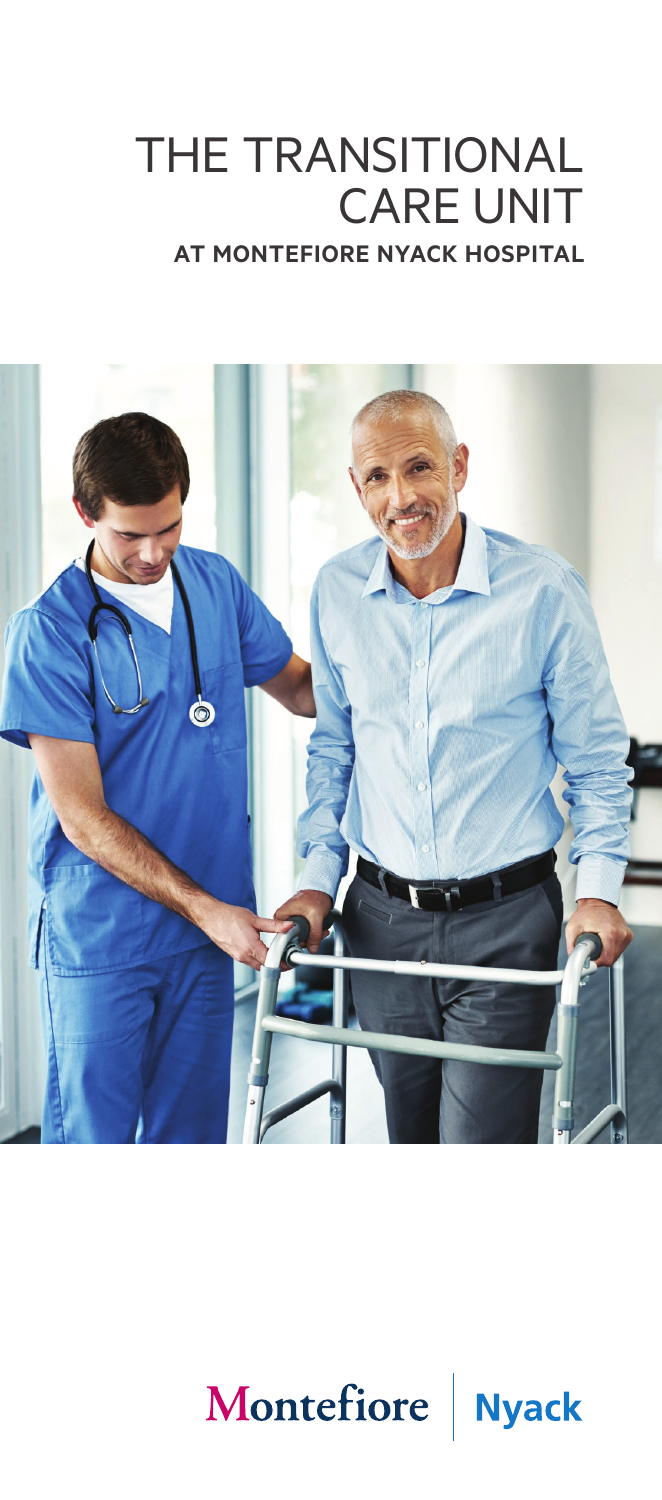## **TRANSITIONAL CARE UNIT**

Montefiore Nyack Hospital's new Transitional Care Unit (TCU) is a special unit designed for patients transitioning from an acute hospital stay to a safe return home or to a skilled nursing facility. Our Unit provides round-the-clock expert care in a comfortable environment to patients who no longer need to stay in the hospital, but need extra time to recover before being discharged. Patients generally stay from 5 to a maximum of 21 days.

#### **OUR TRANSITIONAL CARE UNIT OFFERS:**

- **•** 16 spacious private rooms with a private bathroom
- **•** Continuity of care with 24-hour nurse coverage
- **•** On-site physicians
- **•** Comprehensive on-site treatment—patients don't have to leave the building
- **•** State-of-the art medical equipment and therapy gyms
- **•** Up to 3 hours of daily rehabilitation therapy
- **•** More intensive rehab than outpatient therapy services can provide
- **•** Focus on reducing risk of hospital readmission
- **•** Comprehensive patient and family education
- **•** Amenities such as a grooming salon, activities program, and separate dining room

Patients who may benefit from rehabilitation in the Transitional Care Unit can include those who are:

- **•** Recovering from hip or knee replacement surgery, fractures, other orthopedic conditions
- **•** Flare-up of chronic illness
- **•** Medically deconditioned due to surgery, injury, or other complications

### **PATIENT-CENTERED APPROACH**

Our multidisciplinary team of rehabilitation specialists designs an individualized treatment plan that restores patients' maximum functioning in the shortest period of time.

The highly skilled rehabilitation team includes:

- **•** Physicians specializing in rehabilitation medicine and orthopedic rehabilitation
- **•** Rehabilitation nurses
- **•** Physical therapist who helps patients restore mobility, endurance, strength and range of motion, and designs an individual home exercise program
- **•** Occupational therapist who works with patients on activities of daily living, including self-care and home and food management skills
- **•** Speech/language pathologist
- **•** Respiratory therapist
- **•** Registered dietitian
- **•** Social worker

Treatment goals may include independent stair climbing, managing daily routines, such as bathing and dressing, and regaining strength, and endurance. Our team focuses on:

- **•** Patient satisfaction
- **•** Pain management
- **•** Minimizing unplanned transfers to hospitals
- **•** Reducing falls

Family members are encouraged to participate in the rehabilitation process. If appropriate, therapists may incorporate family care partners into training sessions, so that they are prepared to assist after the patient is discharged.

For more information, call 845-348-7310 or visit montefiorenyack.org/transitional-care-unit